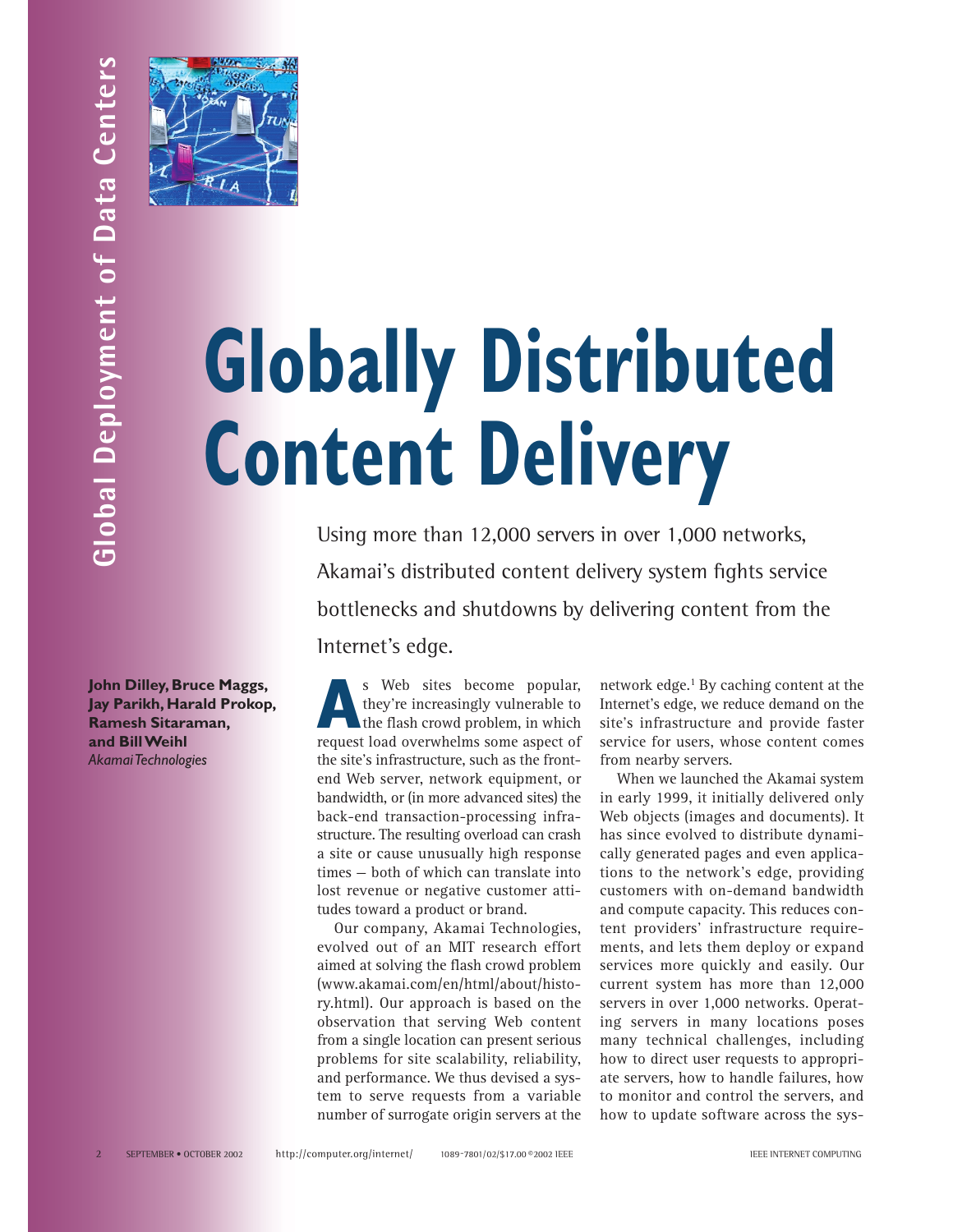tem. Here, we describe our system and how we've managed these challenges.

# **Existing Approaches**

Researchers have explored several approaches to delivering content in a scalable and reliable way. Local clustering can improve fault-tolerance and scalability. If the data center or the ISP providing connectivity fails, however, the entire cluster is inaccessible to users. To solve this problem, sites can offer mirroring (deploying clusters in a few locations) and multihoming (using multiple ISPs to connect to the Internet). Clustering, mirroring, and multihoming are common approaches for sites with stringent reliability and scalability needs. These methods do not solve all connectivity problems, however, and they do introduce new ones:

- It is difficult to scale clusters to thousands of servers.
- With multihoming, the underlying network protocols — in particular the border gateway protocol  $(BGP)^2$  – do not converge quickly to new routes when connections fail.
- Mirroring requires synchronizing the site among the mirrors, which can be difficult.

In all three cases, excess capacity is required: With clustering, there must be enough servers at each location to handle peak loads (which can be an order of magnitude above average loads); with multihoming, each connection must be able to carry all the traffic; and with mirroring, each mirror must be able to carry the entire load. Each of these solutions thus entails a considerable cost, which could more than double a site's initial infrastructure expense and ongoing operation costs.

The Internet is a complex fabric of networks. Congestion and failures occur at many different places, including

- the "first mile" (which is partially addressed by multihoming the origin server),
- the backbones.
- peering points between network service providers, and
- the "last mile" to the user.

Deploying independent proxy caches throughout the Internet can address some of these bottlenecks. Transit ISPs and end-user organizations have installed proxy caches to reduce latency and bandwidth requirements by serving users directly from a previously requested content cache. However,

Akamai's infrastructure handles flash crowds by allocating more servers to sites experiencing high load, while serving all clients from nearby servers. The system directs client requests to the nearest available server likely to have the requested content. It determines this as follows:

**Akamai's Network Infrastructure**

Web proxy cache hit rates tend to be low  $-25$  to 40 percent — in part because Web sites are using more dynamic content. As a result, proxy caches have had limited success in improving Web sites'

Akamai works closely with content providers to develop features that improve service for their Web sites and to deliver more content from the network edge. For example, features such as authorization, control over content invalidation, and dynamic content assembly let us deliver content that would otherwise be uncacheable. Although ISP caches could include similar features, to be useful they would have to standardize the features and their implementation across most cache vendors and deployments. Until such a feature is widely deployed, content providers have little incentive to use it. Because Akamai controls both its network and software, we

scalability, reliability, and performance.

can develop and deploy features quickly.

- *Nearest* is a function of network topology and dynamic link characteristics: A server with a lower round-trip time is considered nearer than one with a higher round-trip time. Likewise, a server with low packet loss to the client is nearer than one with high packet loss.
- *Available* is a function of load and network bandwidth: A server carrying too much load or a data center serving near its bandwidth capacity is unavailable to serve more clients.
- *Likely* is a function of which servers carry the content for each customer in a data center: If all servers served all the content — by roundrobin DNS, for example — then the servers' disk and memory resources would be consumed by the most popular set of objects.

In the latter case, an Akamai site might hold a dozen or more servers within any data center; the system distributes content to the minimum number of servers at each site to maximize system resources within the site.

### **Automatic Network Control**

The direction of requests to content servers is referred to as mapping. Akamai's mapping tech-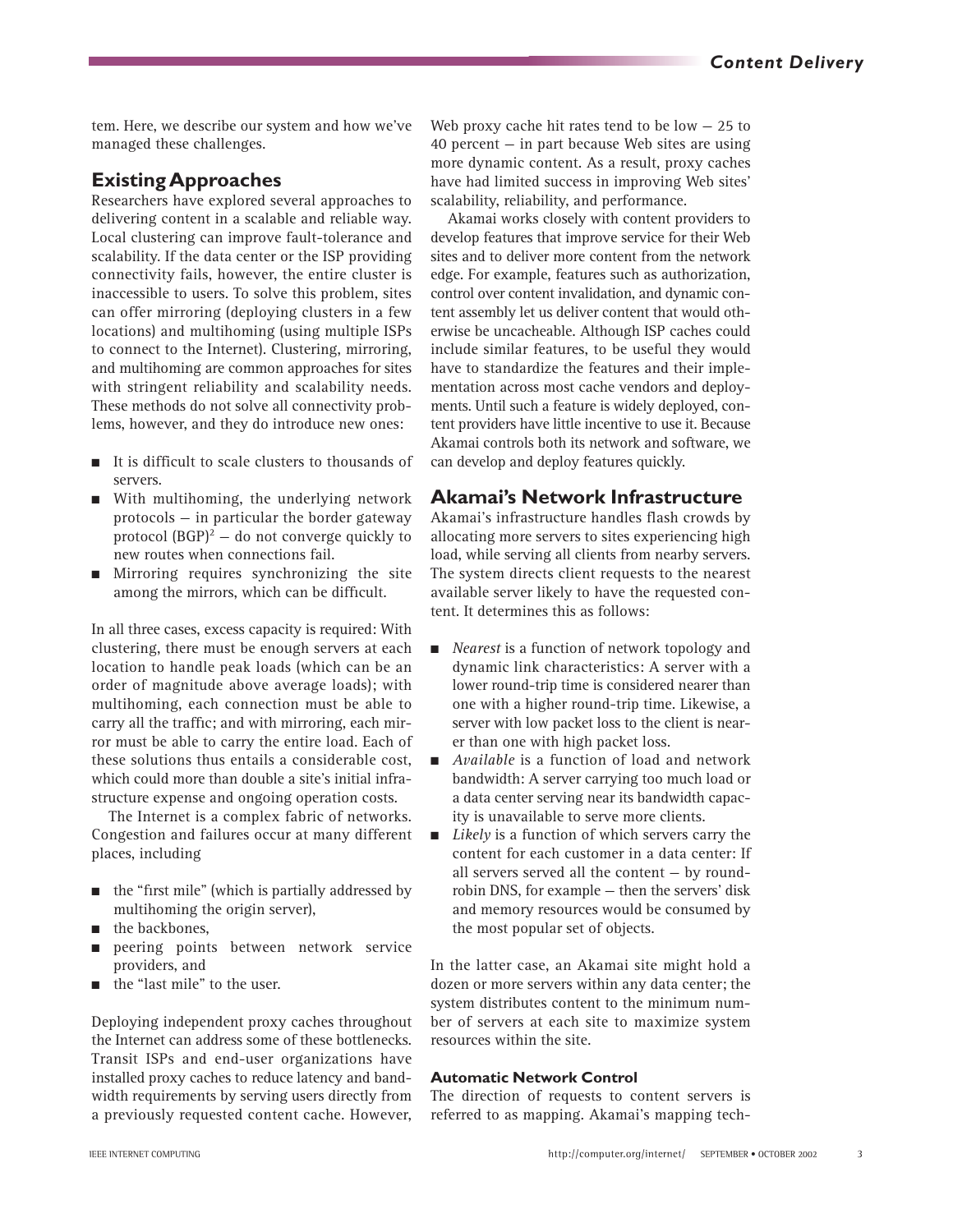# *Global Deployment of Data Centers*



*Figure 1. Client HTTP content request. Once DNS resolves the edge server's name (steps 1 and 2), the client request is issued to the edge server (step 3), which then requests content from the appropriate source (step 4 or 5), satisfies the request, and logs its completion.*

nology uses a dynamic, fault-tolerant DNS system. The mapping system resolves a hostname based on the service requested, user location, and network status; it also uses DNS for network load-balancing.

The "DNS Resolution" sidebar describes the standard DNS resolution process for an Akamai edge server name, corresponding to steps 1 and 2 in Figure 1. In step 3, the client makes an HTTP request to the edge server, which then retrieves the content by requesting it from either another Akamai server (step 4) or the content provider's server (step 5). The server then returns the requested information to the client and logs the request's completion.

Akamai name servers resolve host names to IP addresses by mapping requests to a server using some or all of the following criteria.

- *Service requested*. The server must be able to satisfy the request. The name server must not direct a request for a QuickTime media stream to a server that handles only HTTP.
- *Server health*. The content server must be up and running without errors.
- *Server load*. The server must operate under a certain load threshold and thus be available for additional requests. The load measure typically includes the target server's CPU, disk, and network utilization.
- Network condition. The client must be able to reach the server with minimal packet loss, and the server's data center must have sufficient bandwidth to handle additional network requests.
- Client location. The server must be close to the client in terms of measures such as network

round trip time.

■ *Content requested*. The server must be likely to have the content, according to Akamai's consistent hashing algorithm.

Internet routers use BGP messages to exchange network reachability information among BGP systems and compute the best routing path among the Internet's autonomous systems.<sup>2</sup> Akamai agents communicate with certain border routers as peers; the mapping system uses the resulting BGP information to determine network topology. The number of hops between autonomous systems is a coarse but useful measure of network distance. The mapping system combines this information with live network statistics – such as traceroute data<sup>3</sup> – to provide a detailed, dynamic view of network structure and quality measures for different mappings. Implementing this mapping system on a global scale involves several challenges, as we discuss later.

### **Network Monitoring**

Our DNS-based load balancing system continuously monitors the state of services, and their servers and networks. Each of the content servers — for the HTTP, HTTPS, and streaming protocols — frequently reports its load to a monitoring application, which aggregates and publishes load reports to the local DNS server. That DNS server then determines which IP addresses (two or more) to return when resolving DNS names. If a server's load exceeds a certain threshold, the DNS server simultaneously assigns some of the server's allocated content to additional servers. If the load exceeds another threshold, the server's IP address is no longer available to clients. The server can thus shed a fraction of its load when it is experiencing moderate to high load. The monitoring system also transmits data center load to the top-level DNS resolver to direct traffic away from overloaded data centers.

To monitor the entire system's health end-to-end, Akamai uses agents that simulate end-user behavior by downloading Web objects and measuring their failure rates and download times. Akamai uses this information to monitor overall system performance and to automatically detect and suspend problematic data centers or servers.

In addition to load-balancing metrics, Akamai's monitoring system provides centralized reporting on content service for each customer and content server. This information is the basis of Akamai's real-time customer traffic analyzer application. The information is useful for network operational and diagnostic purposes, and provides real-time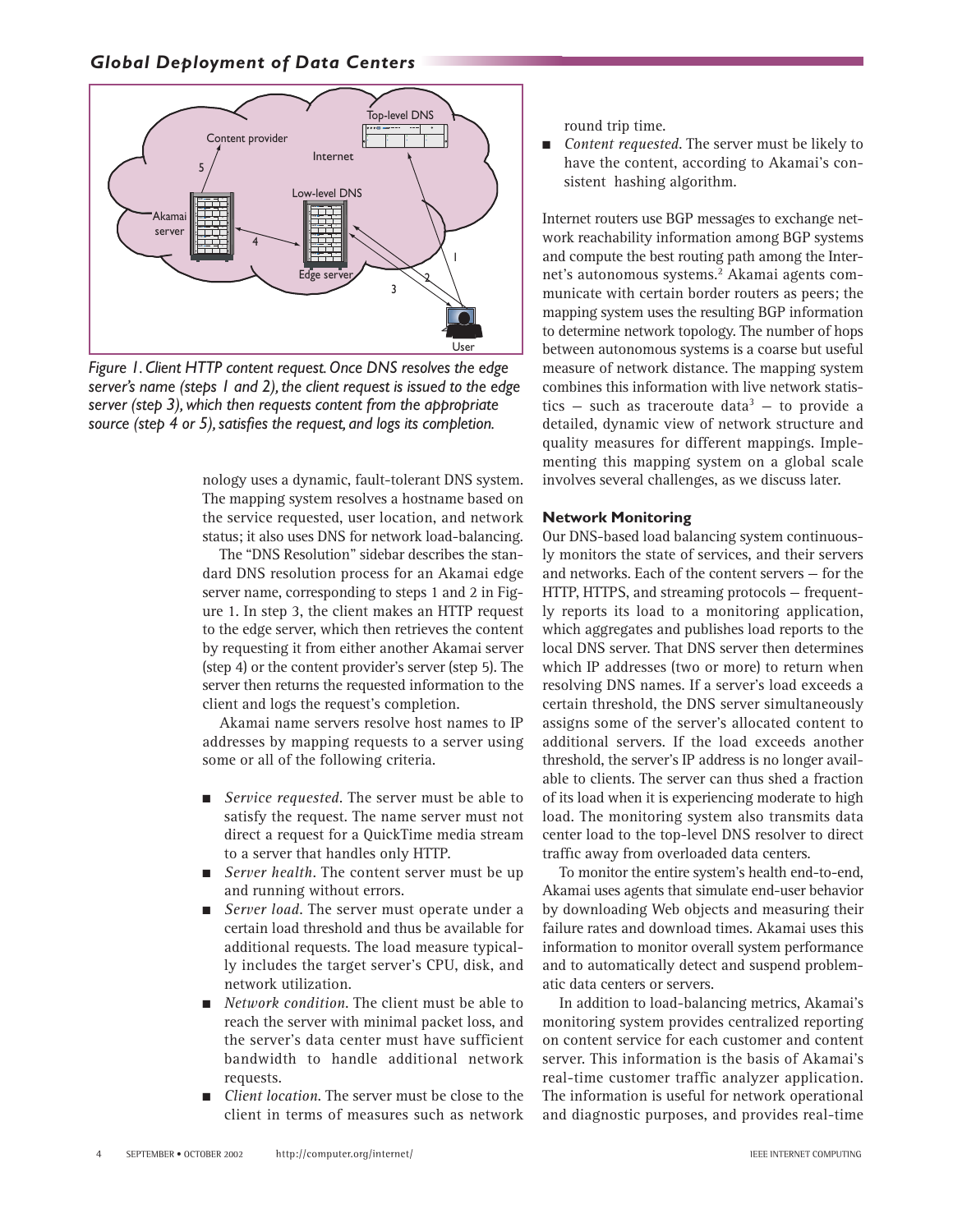# *Content Delivery*

# **DNS Resolution**

Akamai edge servers are located using a DNS name, such as a7.g.akamai.net.A DNS resolver resolves this name in the standard manner, from right to left, querying DNS name servers until IP addresses for the host a7 in the domain .g.akamai.net are returned.

Each name resolution associates a "time to live" (TTL) with the resolution, which proceeds as follows:

- 1. The resolver chooses a root name server and asks it to resolve the name a1.g.akamai.net.The root name server does not itself resolve the name; instead, it sends a domain delegation response with IP addresses of the name servers that handle .net domain requests.
- 2. The resolver then queries the .net

name servers, which return a domain delegation (NS records) for .akamai.net. These are the Akamai top-level name servers (top-level DNS in Figure 1).

- 3. Next, the resolver queries an Akamai TL DNS server, which returns a domain delegation for .g.akamai.net to low-level Akamai name servers (LL NS in Figure 1) with a TTL of about one hour.The low-level name servers selected correspond to (and are in the same location as) the available edge servers that are closest to the requesting user. 4. Finally, the resolver queries an Akamai low-level DNS server,which returns the
	- IP addresses of servers available to satisfy the request.This resolution has a short TTL (several seconds to one minute),

which encourages frequent refreshes of the DNS resolution and allows Akamai to direct requests to other locations or servers as conditions change.

A resolver is preconfigured to know the Internet root name servers' IP addresses, which are the starting points for a DNS resolution if the resolver lacks required information in its cache. If the resolver has valid IP addresses of the .net name server, it skips step 1;if it has cached IP addresses of the g.akamai.net name servers, it skips steps I through 3.

The resolution process is the same for any DNS name.Akamai name-resolution differs, however, in how its name servers behave.

access to an array of service parameters organized as a database. The application's SQL-like interface supports ad-hoc queries against live and historic data, which lets the operations staff locate the busiest customer, the server using the most memory or disk space, or the switch or data center closest to its bandwidth limit.

# **Network Services**

Akamai servers deliver several types of content: static and dynamic content over HTTP and HTTPS, and streaming audio and video over the three streaming protocols described below.

### **Static Content**

Static Web content consists of HTML pages, embedded images, executables, PDF documents, and so on. Akamai's content servers use content type to apply lifetime and other features to static documents, which have varying cacheability and can have special service requirements.

Lifetimes, for example, can vary from zero seconds, where the edge server validates the object with the origin server on each request, to infinite, where the content server never checks the object's consistency. Lifetime values for Akamai edge servers can also differ from downstream proxy servers and end users.

Special features might include the ability to serve secure content over the HTTPS protocol, support alternate content and transfer encodings, handle cookies, and so on. Akamai controls fea-

tures on behalf of each customer using a metadata facility that describes which features to apply by customer, content type, and other criteria.

### **Dynamic Content**

Today's Web sites depend heavily on dynamic content generation to offer end users rich and captivating material. As we noted earlier, however, proxy caches cannot typically cache dynamic content. A proxy cache could not, for example, handle a largely static Web page if it contained an advertisement that changed according to each user's profile.

To deal with this, we use Edge Side Includes technology (www.esi.org), which assembles dynamic content on edge servers. ESI is similar to server-side include languages, but adds fault-tolerance features (for when the origin server is unavailable) and integrates an Extensible Stylesheet Language Transformation (XSLT) engine to process XML data. Using ESI lets a content provider break a dynamic page into fragments with independent cacheability properties. These fragments are maintained as separate objects in the edge server's cache and are dynamically assembled into Web pages in response to user requests.

The ability to assemble dynamic pages from individual page fragments means that the server must fetch only noncacheable or expired fragments from the origin Web site; this reduces both the load on the site's content generation infrastructure and the data that the edge server must retrieve from the central origin server. ESI reduced bandwidth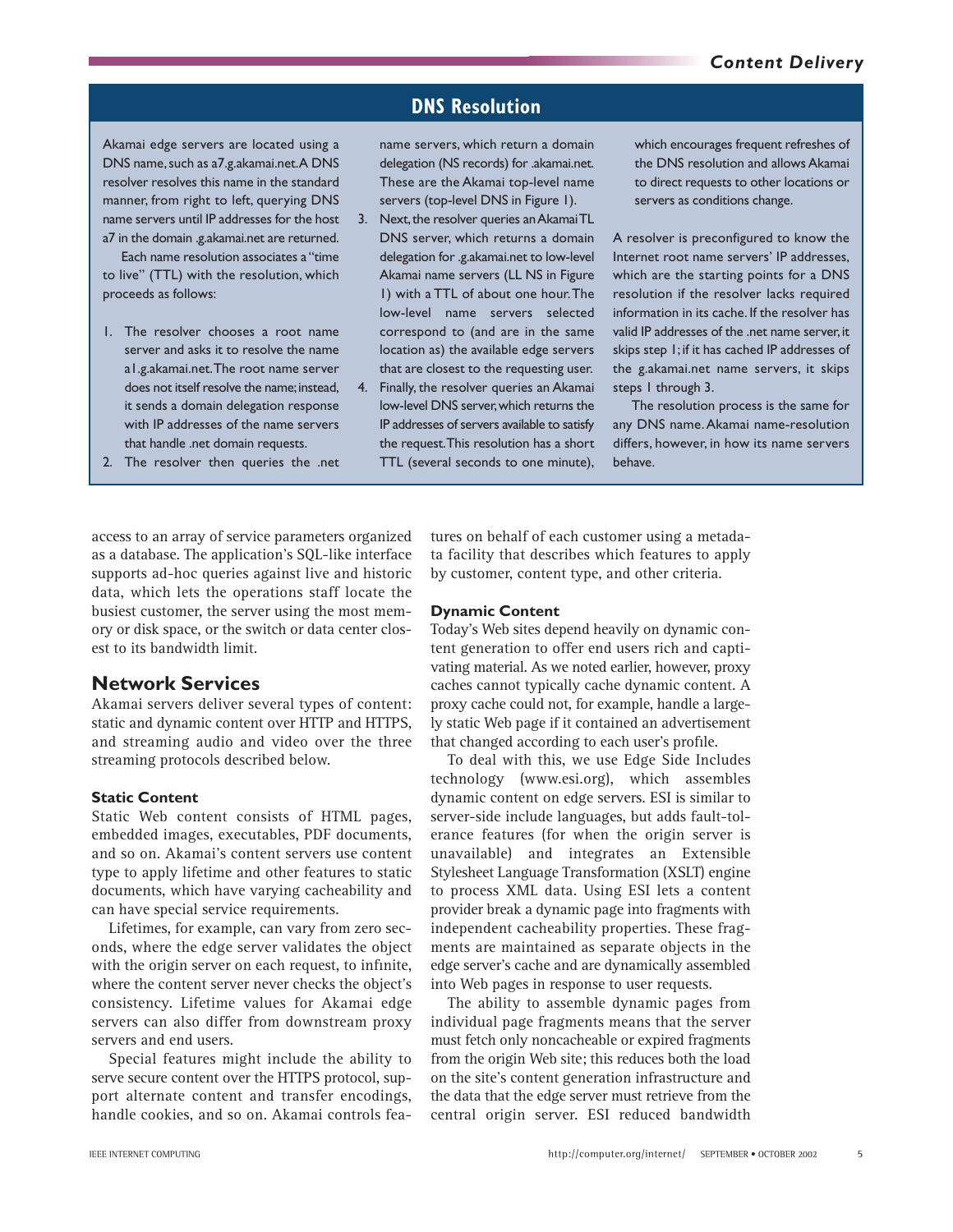requirements for dynamic content by 95 to 99 percent across a range of dynamic sites we studied, including portals and financial sites. The resulting reduction in central infrastructure offers content providers significant savings.

### **Streaming Media**

Akamai's streaming network supports live and ondemand media in the three major formats — Microsoft Windows Media, Real, and Apple's QuickTime. While building a streaming delivery network presents some technical issues that are similar to those of a Web delivery network, there are also significant additional challenges.

First, the content provider typically captures and encodes a live stream and sends it to an entry-point server in the Akamai network. Given our principle of removing all single points of failure, we must have mechanisms that will react quickly to a failed entry-point server. Specifically, another entry-point server must pick up the live stream quickly enough that end users detect no interruption in the stream.

The stream is delivered from the entry-point server to multiple edge servers, which in turn serve the content to end users. Media packet delivery from the entry-point to the edge servers must be resilient to network failures and packet loss, and thus the entry point server must route packet flows around congested and failed links to reach the edge server. Further, the entry point and edge servers must deliver packets without significant delay or jitter because a late or out-of-order packet is useless in the playback. When necessary, Akamai uses information dispersal techniques that let the entry point server send data on multiple redundant paths, which lets the edge server construct a clean copy of the stream even when some paths are down or lossy.

Typically, a content provider uploads an ondemand clip into an Akamai content storage facility. We distribute the storage facility over many data centers and automatically replicate the uploaded clip to a subset of the centers. An edge server that receives a stream request downloads the content from its optimal storage location and caches it locally while serving the request.

# **Technical Challenges**

Constructing a global network poses many nontechnical challenges, including deploying network equipment and server hardware, establishing good working relationships with network providers, controlling operational expenses, and acquiring and supporting customers. While these challenges are significant, our focus here is on challenges related to designing, building, and operating the system itself.

### **System Scalability**

Akamai's network must scale to support many geographically distributed servers, and many customers with differing needs. This presents the following challenges.

- Monitoring and controlling tens of thousands of widely distributed servers, while keeping monitoring bandwidth to a minimum.
- Monitoring network conditions across and between thousands of locations, aggregating that information, and using it to generate new maps every few seconds. Success here depends on minimizing the overhead added to DNS to avoid long DNS lookup times; this lets us perform the calculations required to identify the optimal server off-line, rather than making the user wait.
- Dealing gracefully with incomplete and out-ofdate information. This requires careful design and iterative algorithm tuning.
- Reacting quickly to changing network conditions and changing workloads.
- Measuring Internet conditions at a fine enough granularity to attain high-probability estimates of end user performance.
- Managing, provisioning, and solving problems for numerous customers with varying needs, varying workloads, and varying amounts of content.
- Isolating customers so that they are incapable of negatively affecting each other.
- Ensuring data integrity over many terabytes of storage across the network. Because low-level (file system or disk) checks are inadequate to protect against possible errors — including those caused by operators and software bugs we also perform end-to-end checks.
- Collecting logs with information about user requests, processing these logs (for billing), and delivering accurate, timely billing information to customers.

To meet the challenges of monitoring and controlling content servers, Akamai developed a distributed monitoring service that is resilient to temporary loss of information. To solve problems for customers, Akamai has customer-focused teams that diagnose problems and provide billing services.

### **System Reliability**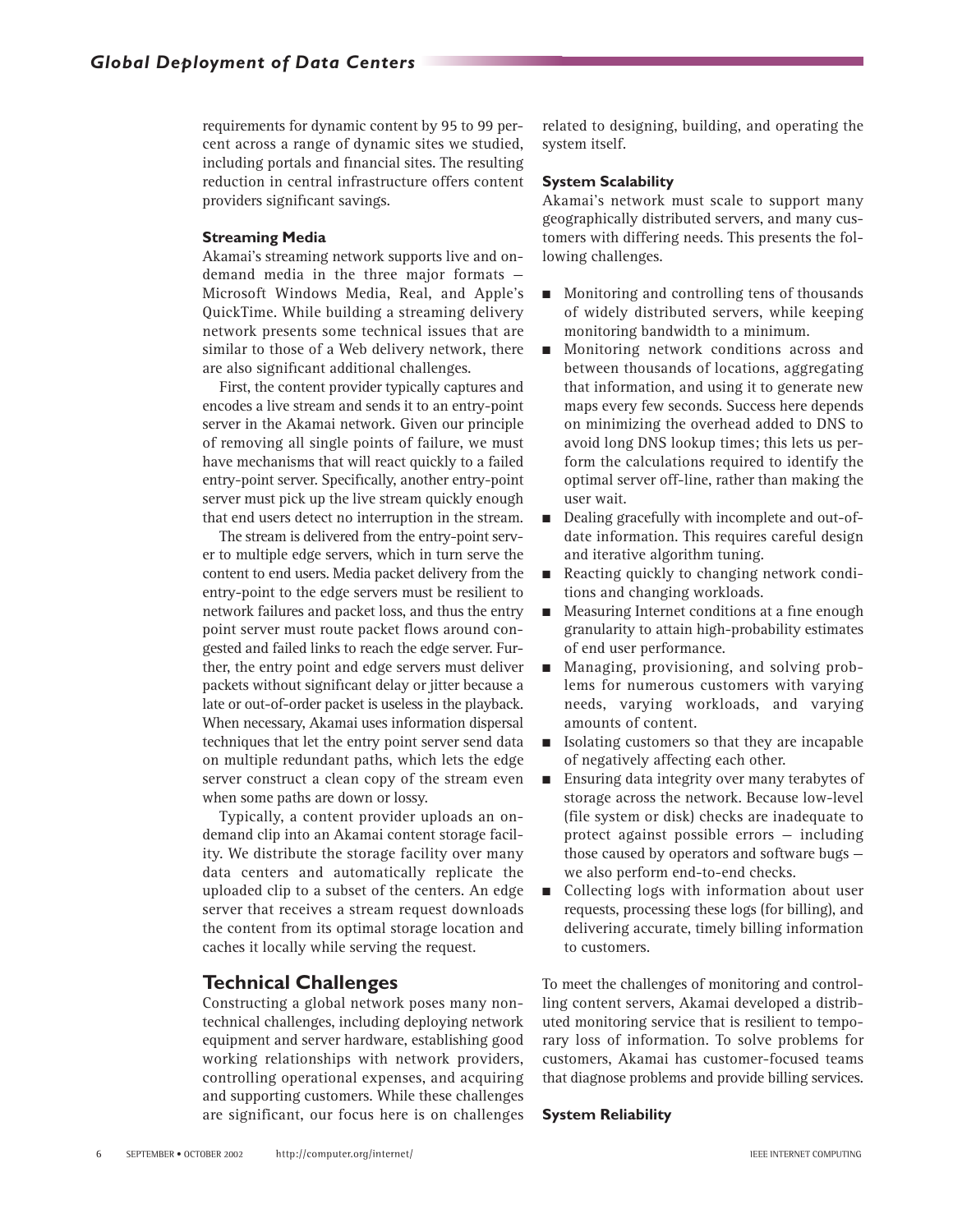A distributed system offers many opportunities for fault-tolerance, but it also introduces many components that could fail. This is partly a problem of scale: System failures must be detected and corrected across multiple software platforms. It's also inevitable that computer hardware will age, particularly disks and other moving parts. As a large network's equipment ages, a fraction of the devices will fail each month. Network operations staff must detect failure reliably and remove units from service quickly so they can be shipped to a warehouse and perhaps repaired and returned to service.

Akamai's monitoring and mapping software ensures that server or network failures do not affect end users, and the DNS system detects failures quickly and immediately hands out new IP addresses. For customers still using cached DNS answers, two mechanisms help prevent denial of service: the DNS resolution can return multiple IP addresses, so that the client can try another address; or a live server at the site can assume the failed server's IP address. To prevent problems when network failures make sites unreachable (due to router and switch problems, for example), the top-level (TL) DNS will identify local DNS servers at different sites to ensure that clients can reach a live DNS server.

Again, to prevent outages, we must carefully avoid single points of failure throughout the system. Our edge servers provide massive replication for content delivery and DNS request processing. We also avoid single failure points by replicating monitoring and control mechanisms.

Finally, we must detect and repair software flaws. A key challenge in Web content service is that client requests and server responses are not static — new request and response headers regularly appear as vendors enhance their browsers and servers, and edge servers must interpret these changes correctly and efficiently. Because such enhancements can come at any time, it's infeasible to test new versions on all relevant browser and content-server versions; testing content server features with the top browser and content server configurations alone creates a very complex testing matrix. To address this challenge, we created a test tool that directs a copy of a live server's traffic to a test version of our software without affecting content service. This real-world traffic enables us to find problems before software is deployed to the live network.

# **Software Deployment and Platform Management**

In addition to expanding the network's size and

scope, software must evolve with new features for customers, improved performance, and better operational and monitoring capabilities. To meet this challenge, we must deploy high-quality software to servers on many networks, sometimes quickly to accommodate a rapid time-to-market business model.

We cannot upgrade software on the entire network atomically. If nothing else, prudence dictates that we deploy new network software in stages so that we can detect problems before they have significant impact. Also, it's unlikely that all edge servers (or even all networks) will be available at the same time. Inevitably, we'll miss some servers and have to update them at a later time. As a result, it's more the rule than the exception to have two versions of a software component live on the network at the same time. Given this, we must write components so that different versions can coexist and carefully manage changes to component interfaces. Network operations must continually monitor the network and suspend any incorrectly configured servers.

The servers in the Akamai network run on Linux and Windows operating systems. Operating multiple OS platforms and services requires a monitoring platform and tools that run across those platforms and have access to servers' service delivery parameters. This information is required for load balancing (local and global) as well as to support problem diagnosis for operations and customer care. Finally, running multiple platforms and applications requires expertise in all supported platforms and servers.

### **Content Visibility and Control**

Akamai's network distributes and serves content for providers, who must retain control over their content as we serve it at the edge, and see real-time information about what content is served to whom and when. Providing this visibility and content control offers challenges in cache consistency, lifetime and integrity control, and several other areas.

**Cache consistency.** When objects that the edge servers deliver are cacheable, we must address the consistency of cached content; when they are uncacheable, high-performance delivery is a challenge.

To address *cacheable-object consistency*, content providers often use established techniques, such as applying a "time to live" (TTL) to objects. Some objects might be cacheable forever, or at least until they are explicitly removed by a cache control utility (for more on this, see the "Lifetime Control" sec-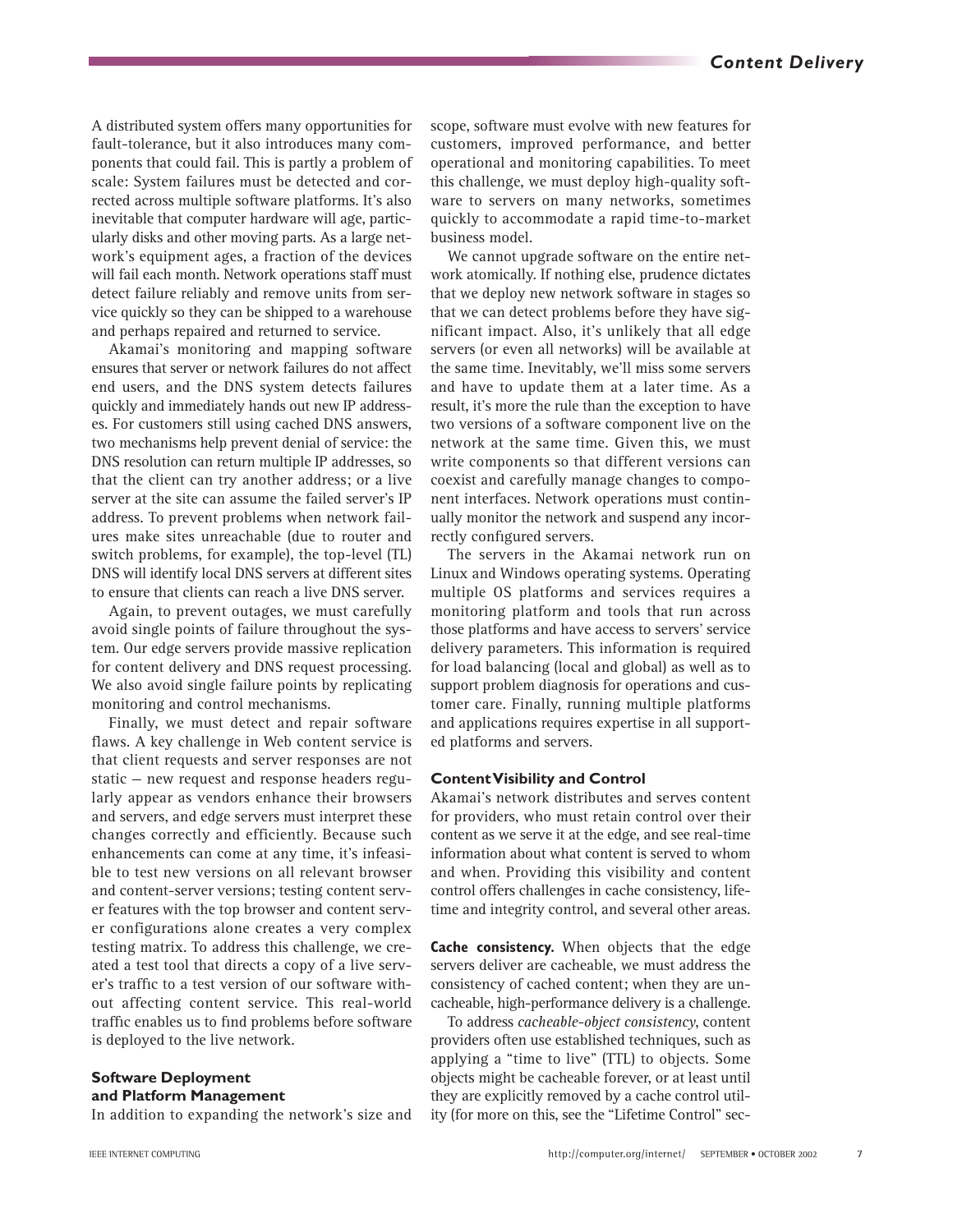# **Related Work in Distributed and Fault-Tolerant Systems**

Akamai system technology builds on years of research and development in distributed and fault-tolerant systems. Many other parts of the Internet — such as the network routing fabric, the DNS, email, and the Web itself — rely on some communication and coordination among decentralized asynchronous components. In contrast, the Akamai system uses logically centralized (but distributed and replicated) administration and control to map requests to servers and to manage the entire system. Other systems also use logically centralized control. The Autonet,<sup>1</sup> for example, uses a centralized algorithm to recompute and distribute routing tables when the network topology changes. In contrast to systems like the Autonet, which recomputes routes only in response to failures and component additions, the Akamai system remaps requests continuously based on service health and load, and the network connection quality among components and between components and end users.

### **Web-Based Caching**

Distributed systems research also has a long history of distributed data systems work on databases,<sup>2</sup> file systems,<sup>3</sup> and caches.<sup>4</sup> The Web offers two significant advantages here:

data is primarily read-only, and the users are typically people,which means they are more tolerant of data inconsistencies than programs are.This makes keeping caches consistent with data sources relatively easy compared to similar problems in distributed databases and file systems.

The Web has long used caching, first in browsers and then in forward proxies. Recent research, however, suggests that corporate and ISP Web caching use is not significant.<sup>5</sup> Web caching's lack of success relative to other types of caching might be because Web proxy caches are not closely coordinated with the data sources;caching software is built and administered by organizations distinct from those that provide the data. In contrast,Akamai maintains a direct relationship with content providers, which drives innovation and allows otherwise uncacheable content to be served from the edge.

### **Update and Management Tools**

Several package and updating management tools address software update and management in large distributed computing environments. Depot<sup>6</sup> achieves reliable system update using modular package and internal consistency verification. Depot relies primarily on a shared global file system for secure data distribution.Akamai, however, uses public-key techniques to deliver updates over HTTP, and achieves performance and scalability by using the Akamai network itself for the delivery.

### **References**

- 1. M. Schroeder et al.,"Autonet:A High-Speed, Self-Configuring Local Area Network Using Point-to-Point Links," *IEEE J. Selected Areas in Comm*., vol. 9, no. 8, Oct. 1991, pp. 1318-1335.
- 2. P. Bernstein,V. Hadzilacos, and N. Goodman, *Concurrency Control and Recovery in Database Systems*, Addison-Wesley, Reading Mass., 1987.
- 3. M. Satyanarayanan,"A Survey of Distributed File Systems," *Annual Rev. of Computer Science*, Annual Reviews, Inc., Palo Alto, Calif., 1989, pp. 447-459.
- 4. B.Davidson,"A Survey of Proxy Cache Evaluation Techniques," *Proc. 4th Int'l Web Caching Workshop*, 1999; available at http://citeseer.nj.nec.com/davison99survey.html.
- 5. S. Gadde, J. Chase, and M. Rabinovich, "Web Caching and Content Distribution:A View From the Interior," *Computer Comm.,* vol. 24, no. 2, 2001, pp. 222-231.
- 6. W. Colyer and W.Wong,"Depot: A Tool for Managing Software Environments," *Large Installation System Administration (LISA) VI Proc.*, Usenix Assoc., Berkeley, Calif., 1992, pp. 153-162.

tion). Another approach is to use a different URL for each object version. In addition to using a unique query string for this purpose, we let customers place a version or generation number in the URL. Versioned objects typically have infinite TTLs.

To improve *uncacheable objects'* performance, we introduce an edge server between the client and origin to split the client's TCP connection into two separate connections — one from the client to the edge server and one from the edge server to the origin. Contrary to intuition, splitting the connection can deliver faster responses in some cases because the edge server can react to packet loss more quickly than the origin server, improving the connection's bandwidth-delay product. We also map clients to edge servers that have low congestion and packet loss. Furthermore, the edge server can accept the origin server's response faster than the client could, and can serve it from memory at the client's pace. This frees up origin server resources to serve subsequent requests, reducing origin site demand even for uncacheable content. Finally, the edge server can maintain much longer persistent connections with the client than can an origin server; the origin need only maintain connections with relatively few Akamai edge servers.

**Lifetime control.** In some cases, the edge server must remove certain objects from all servers on demand. This might be in response to a request from an Akamai customer (the content's provider), or initiated by an interface that lets content publishing systems schedule invalidations when content changes. Because most Web objects change  $in$  frequently, $4$  heuristic caching policies in Web proxies typically hold copies long after they change. Akamai's edge servers support on-demand purges for changed or otherwise invalid content.

**Authentication and authorization.** When serving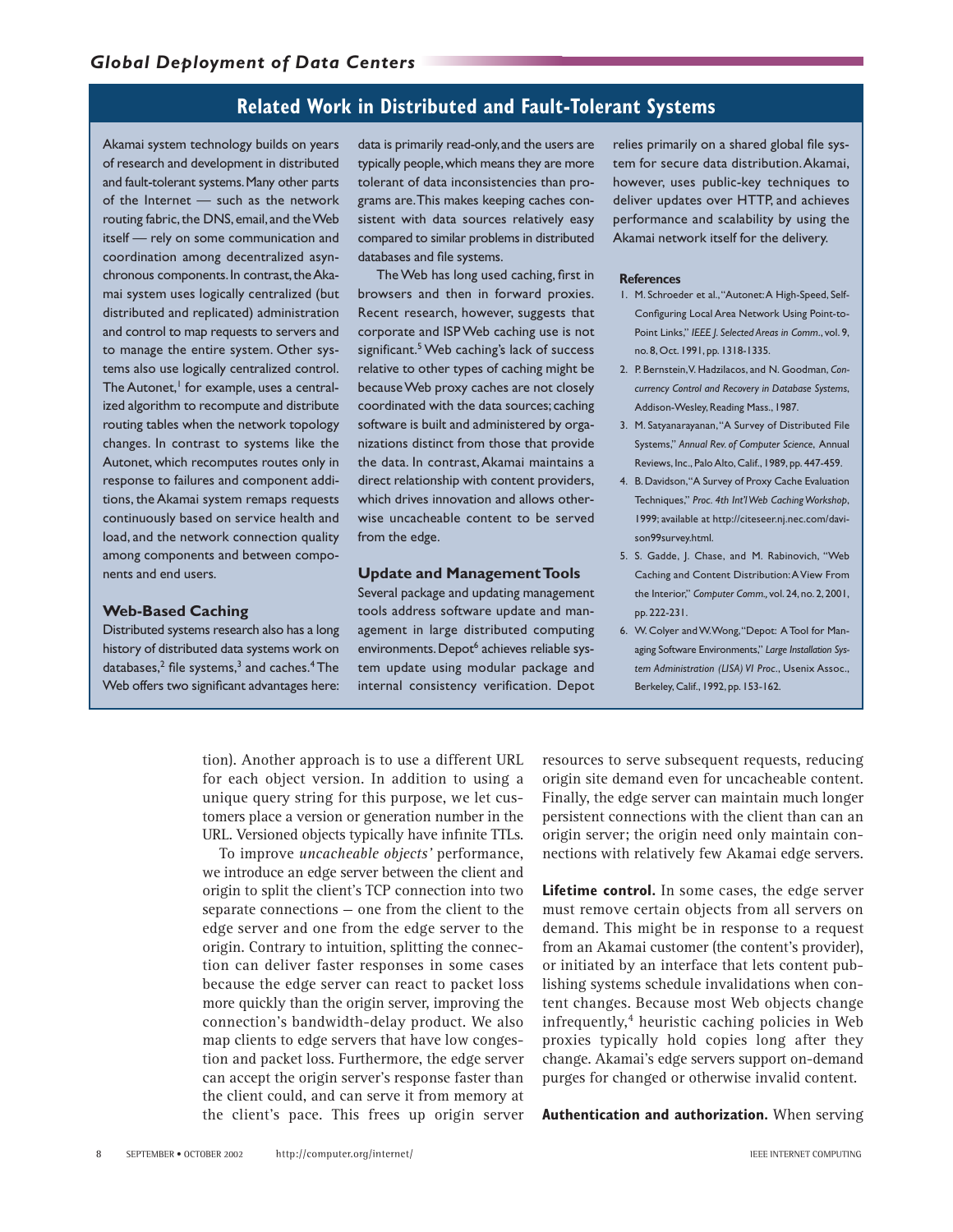protected content, edge servers must either contain authorization features or relay authentication tokens to the origin server for authorization. In the latter case, the edge server must be careful not to evict the protected content on a request authorization failure. Akamai lets content providers authorize every user request from their own site by passing request headers from our edge servers to their content servers prior to serving each client request. Akamai edge servers can also process authorization tokens that the origin server attaches to the request, thereby avoiding a round trip to the origin server on each request.

**Integrity control.** A server must ensure that each client request receives the correct response, and also detect when origin servers issue incomplete responses and avoid caching those responses. Edge servers can contain content from many customer origin servers, and it's imperative that they not serve content to the wrong customer — regardless of the content's name or how clients access it. Furthermore, a server should detect when cached objects become corrupted (due to disk failure, for example) and refetch them if they do. In Akamai's system, we have built a content integrity check feature into our software; prior to serving each block of a response, the server double checks that the content is associated with the request. This protects the edge server from serving content that was corrupted on disk or confused in memory due to a software error.

**Visibility into access patterns.** Customers want to see detailed content-access logs. To offer this, we aggregate individual server logs and extract relevant entries for each customer. Log delivery and aggregation involves a significant data flow, however, and collecting and processing all the logs can take time. Some content providers also want real-time delivery information about their site. In this case, we focus on giving customers content delivery rates and client locations, rather than full log details.

**Billing.** Revenue from the content providers we serve supports our network operation. Billing requires aggregating information from each server and processing it to reduce the information volume from billions of log lines to a summary of a month's worth of content access. Scaling back-end billing infrastructure is as important as scaling client-facing servers: As the number of servers and customers grows, so too does the amount of log information we must process.

# **Conclusion**

Current work at Akamai is focused on running applications at the network's edge, bringing the benefits of wide area content delivery into the application space. Running applications on a globally distributed network of computers provides many of the same advantages as simple content delivery: capacity on demand, cost-effective use of shared resources, ability to respond to users without communicating over long distances, and so on. At the same time, it poses many new and interesting challenges. For example, customers need visibility into the behavior of their running applications, even though the machines that run a given application might change from day to day or even minute to minute. Similarly, applications must be sandboxed to ensure that one customer's application does not interfere with that of another customer. Also, applications typically need access to data, which must be distributed in some fashion along with the applications. Many of these problems are quite difficult, if not impossible, to solve in their full generality. The challenge is to identify design patterns that provide useful and  $\mathbb{R}$ cost-effective solutions.

### **Acknowledgments**

We are grateful for comments and suggestions from Julia Austin, Chris Joerg, Hal Jordy, David Judson, Marty Kagan, Eisar Lipkovitz, Daniel Stodolsky, Perry Stoll, and the anonymous reviewers.

### **References**

- 1. D. Karger et al., "Consistent Hashing and Random Trees: Distributed Caching Protocols for Relieving Hot Spots on the World Wide Web," *Proc. 29th Annual ACM Symp. Theory of Computing*, ACM Press, New York, 1997, pp. 654- 663.
- 2. Y. Rekhter and T. Li, *A Border Gateway Protocol 4*, Internet Eng. Task Force RFC 1771, Mar. 1995; available at www.ietf.org/rfc/rfc1771.txt.
- 3. G. Malkin, *Traceroute Using an IP Option*, IETF RFC 1393, Jan. 1993; available at www.ietf.org/rfc/rfc1393.txt.
- 4. F. Douglis et al., "Rate of Change and other Metrics: A Live Study of the World Wide Web," *Symp. Internet Technology and Systems*, Usenix Assoc., Berkeley, Calif., 1997.

**John Dilley** is a principal architect at Akamai Technologies. He helped develop the proxy software that delivers HTTP content, managed the development team, and is now building next-generation proxy software. His research interests include distributed systems design and performance. Dilley received a BS in mathematics and a BS and MS in computer science from Purdue University. He is a member of